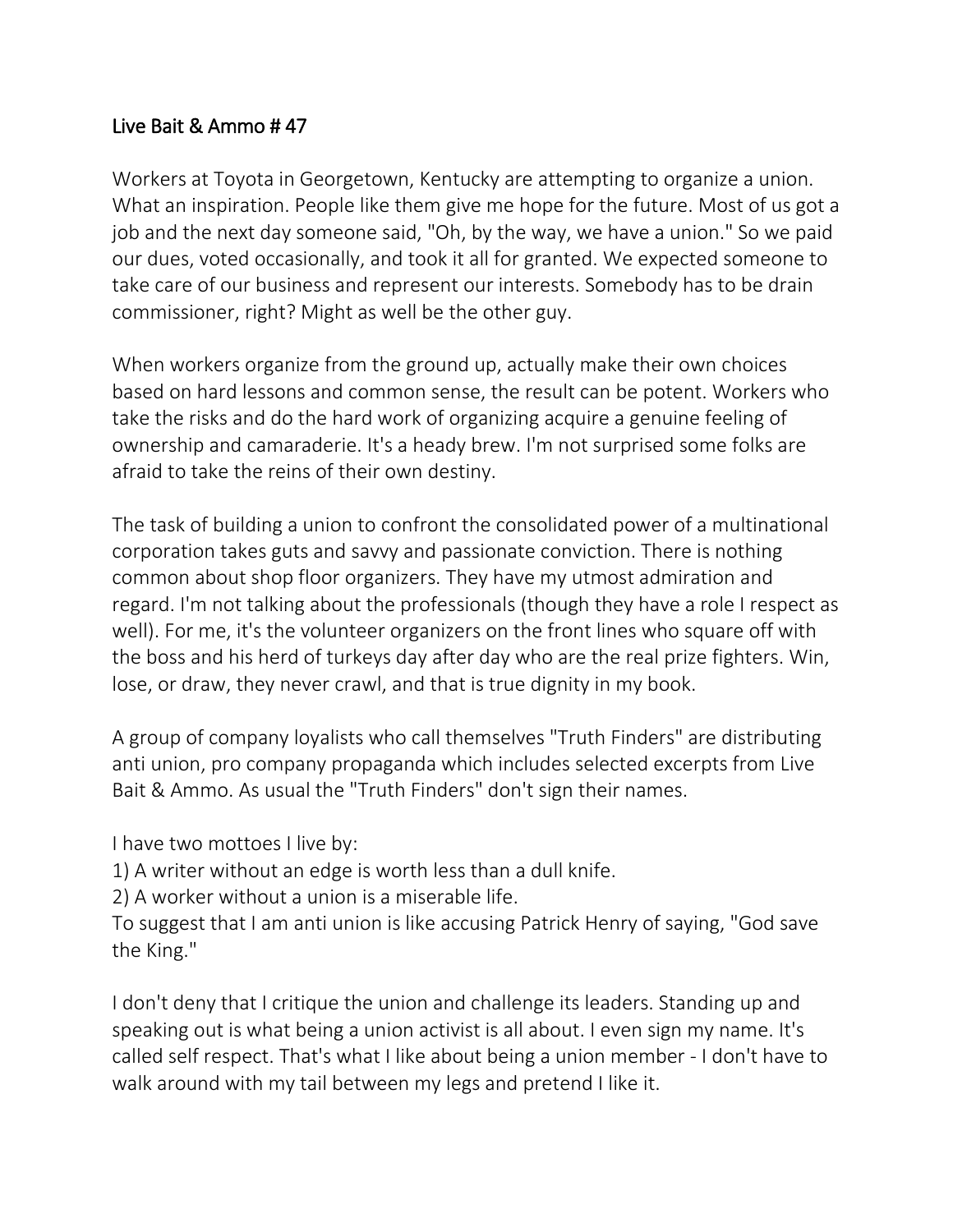I am not anti union. I'm an agitator. I want union officials to quit keeping the powder dry and haul out the damn cannons. That's why I call my newsletter Live Bait & Ammo, it's bait for some and ammo for others. On two occasions the corporation has tried to stop me from distributing Live Bait & Ammo. They didn't succeed. The union on the other hand has never tried to infringe on my freedom of speech or my right to challenge authority.

For me, belonging to a union isn't about nickels and dimes, it's about self respect and dignity and the right of workers to determine the conditions of their labor.

No one who works for a living has to "find" the truth. The truth hits you on the nose every day you go to work. The company has all the power. They can ruin your life at a moment's notice or slowly and methodically drag you through thirty years of hell.

The bosses want one thing and one thing only: absolute control.

Union members want the right to determine the conditions of their labor and to ensure a fair share of the wealth they produce.

It's democracy versus the plantation mentality.

I'll take the rough and tumble struggle of a union over indentured servitude any day. The choice is clear: give me dignity or give me slow death by subjugation and shame.

The "Truth Finders" dispense a lot of disinformation, but to my way of thinking their most erroneous inference is the pretense that Toyota really cares about workers. The nameless "Truth Finders" are like cheap dates. They put out for promises and sweet nothings.

Fair warning, brothers and sisters, a sucker punch is not a kiss. I've worked in non union shops. They are run by the rule of favoritism and it's a blunt instrument in a thoughtless hand. Sucking up is a way of life in non union shops. Some people may find truth in that posture, but men and women who'd rather fight than live on their knees organize a union.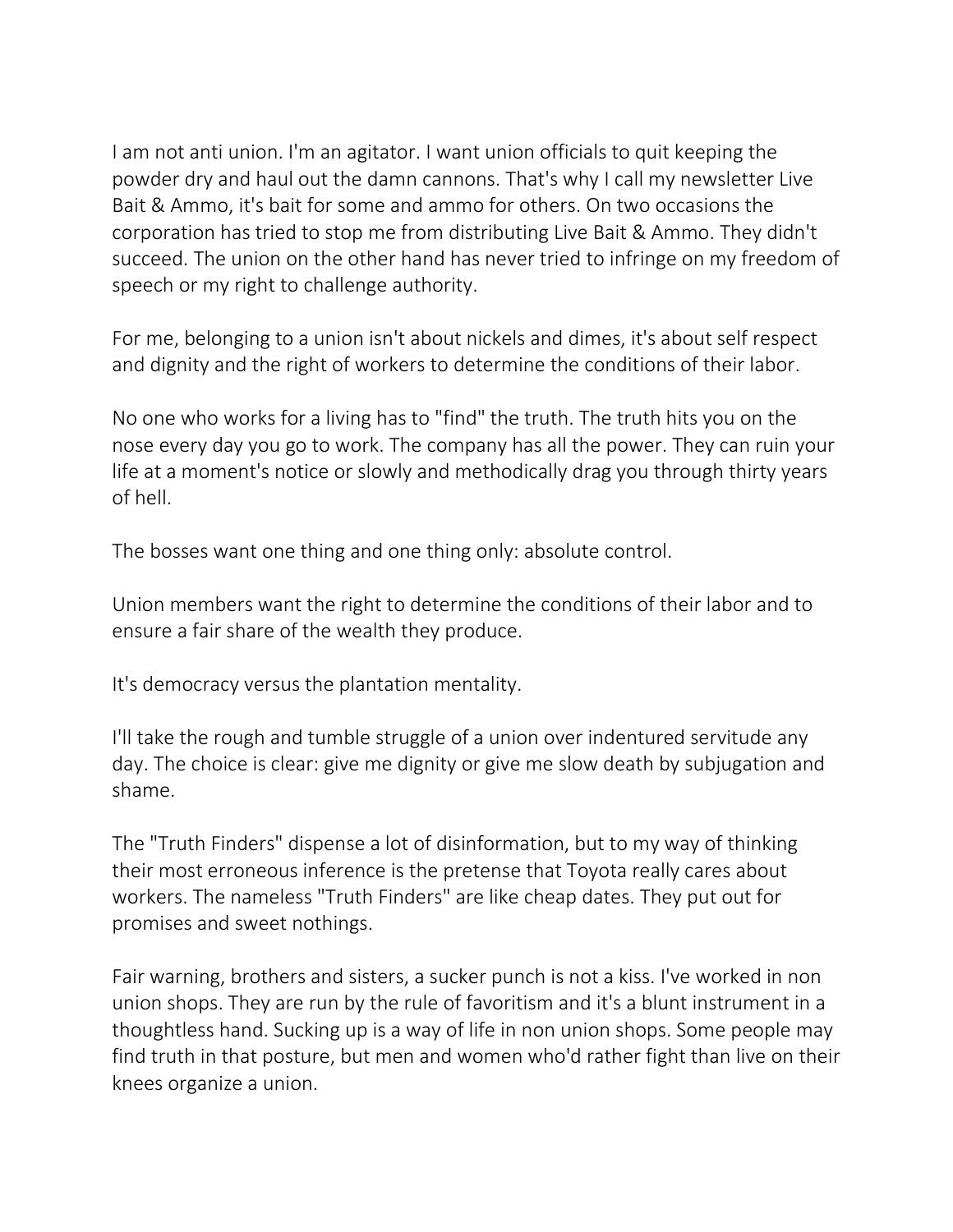I understand workers are grateful for good paying jobs in a depressed economic environment. The question is: What will happen to those good paying jobs if unions are defeated? Or more to the point: What sort of pay and benefits do you think Toyota would offer without a UAW knocking on the door?

Whatever the market will bear is the standard answer. Without the pressure of a union, companies will drive wages down to the dirt and the out of pocket cost of health care up to the sky. That's not conjecture, it's fact. Blinders are for horses not for men. "Truth Finders" who foster illusions of corporate kindness will likely find proof in an abandoned strip mine.

Toyota is the master of lean and mean production. When it comes to driving workers harder and faster and longer, nobody beats Toyota. When it comes to extracting the maximum pound of flesh and sweat from workers, Toyota is the uncontested king.

Workers in Georgetown, Kentucky need to look to the future and ask themselves some honest questions. Would you rather rely on a contract, or Toyota's word of mouth? When times get tough will Toyota put the interests of workers on the list of priorities? When the wear and tear starts to take its toll on aging line workers, will their seniority count for a well earned place of honor, or a boot in the ass? When Toyota decides to shut the door and move to Texas or Guatemala or Indonesia, do you think they will give "team members" early retirement? Transfer rights? Health care? Or condolences?

The "Truth Finders" seem to think Toyota is Santa Claus, but the little elves are in for a rude wake up. Toyota is loyal to Toyota. Period. Toyota doesn't give a damn about anything but profit and workers are an expendable liability, not a valuable asset in the corporate scheme.

There is an ongoing war of attrition against workers. Union members are in the trenches. I don't find the politics complex or the choices difficult because I don't concern myself with policies or ideologies. I just pick sides. When I see a worker stand up to the boss and demand respect, when I see any one, any time, any where fight for their rights, I'm on their side.